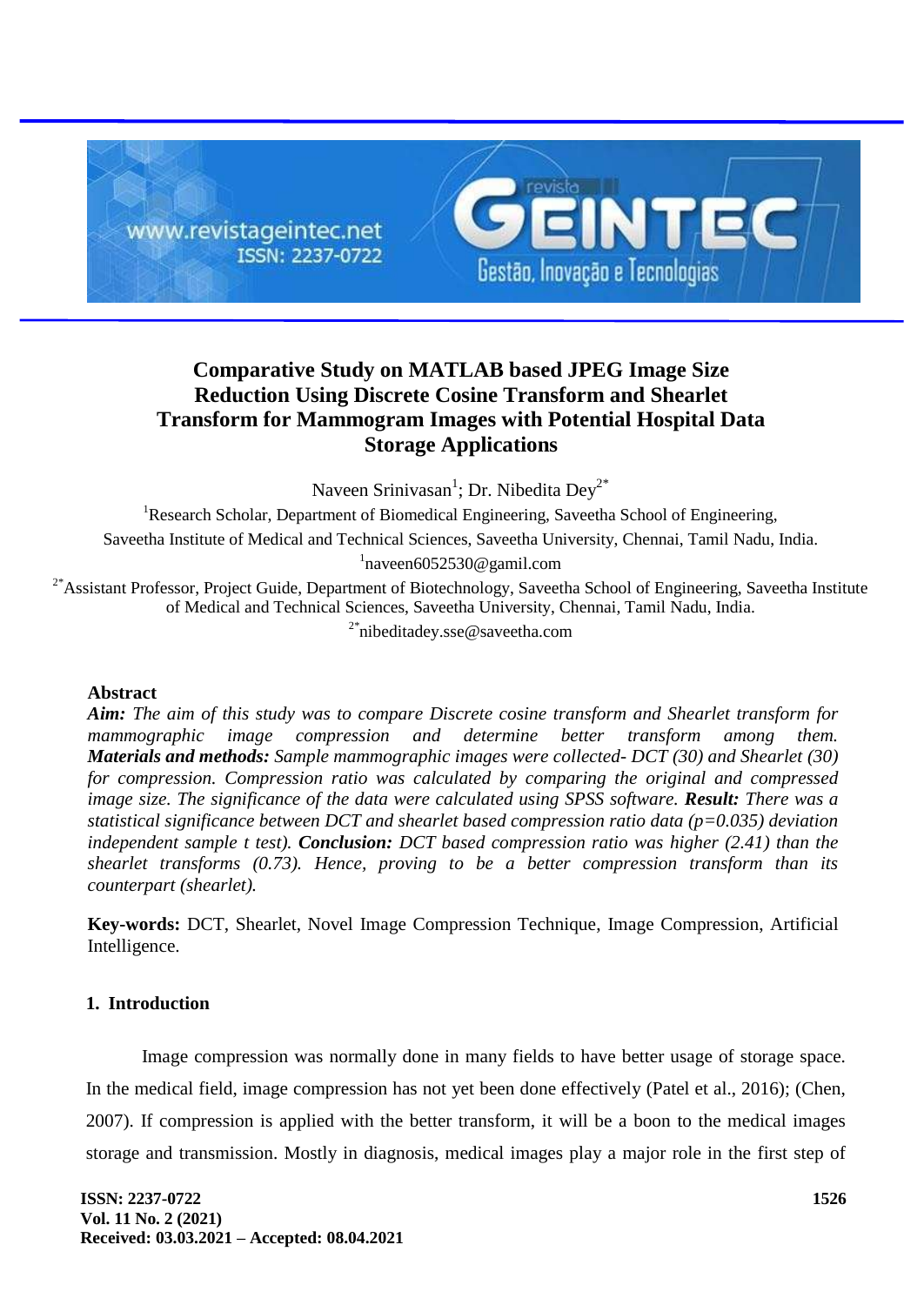treatment and detection (Oliveira et al., 2019). Image compression of mammographic images were performed in the current research study using DCT and shearlet. It aims to reduce the size of an image without reducing the size, quality and bit size of the image. Better image compression may lead to better utilization of storage space.

Till date, several articles related to our experimental study have been published in many databases. Researchers have performed a block transform which is inspired by DCT and performed image compression with higher efficiency (Bit rate-54.9) (Liu et al., 2018); (Jha & Kolekar, 2018). Few authors have developed some simple functions to compete with DCT and to compare images (Gupta, M., & Garg, A. K., n.d.); (Barbhuiya et al., 2014). Very recently, image compression based on ROI detection and shearlet transform were experimented and reported their feasibility as a compression tool (Saraswathy et al., 2013); (Katharotiya et al., 2011). Authors also have performed image compression using DCT and wavelet transforms by selecting proper threshold methods along with PSNR (Telagarapu et al., 2011); (Yuen & Wong, 2011). Most of the papers were done in fields other than the medical images let alone our target image type. DCT and Shearlet transforms were not used in medical image compression and comparison till date.

Previously our team has a rich experience in working on various research projects across multiple disciplines (Gheena & Ezhilarasan, 2019; Jose et al., 2020; Ke et al., 2019; Krishnaswamy et al., 2020; Malli Sureshbabu et al., 2019; Mehta et al., 2019; Muthukrishnan et al., 2020; M. S. Samuel et al., 2019; S. R. Samuel et al., 2020; Sathish & Karthick, 2020; Sharma et al., 2019; Varghese et al., 2019; Venu, Raju, et al., 2019; Venu, Subramani, et al., 2019; Vignesh et al., 2019; Vijayakumar Jain et al., 2019). Now the growing trend in this area motivated us to pursue this project.

After referring to recent research papers associated with image compression, we found that different transforms have not been used in mammographic image compression. And we proposed to use MATLAB© coding using different transforms for image compression as our potential scope in this current study. We planned to compress mammographic images using DCT and shearlet transforms. And then the compression ratio was determined to infer which of them is a better transform for compression ratio.

# **2. Materials and Methods**

We took 2 groups of mammographic images, one was for DCT transform compression and another one was for shearlet transform. Sample sizes were calculated using clinical.com (*Website*,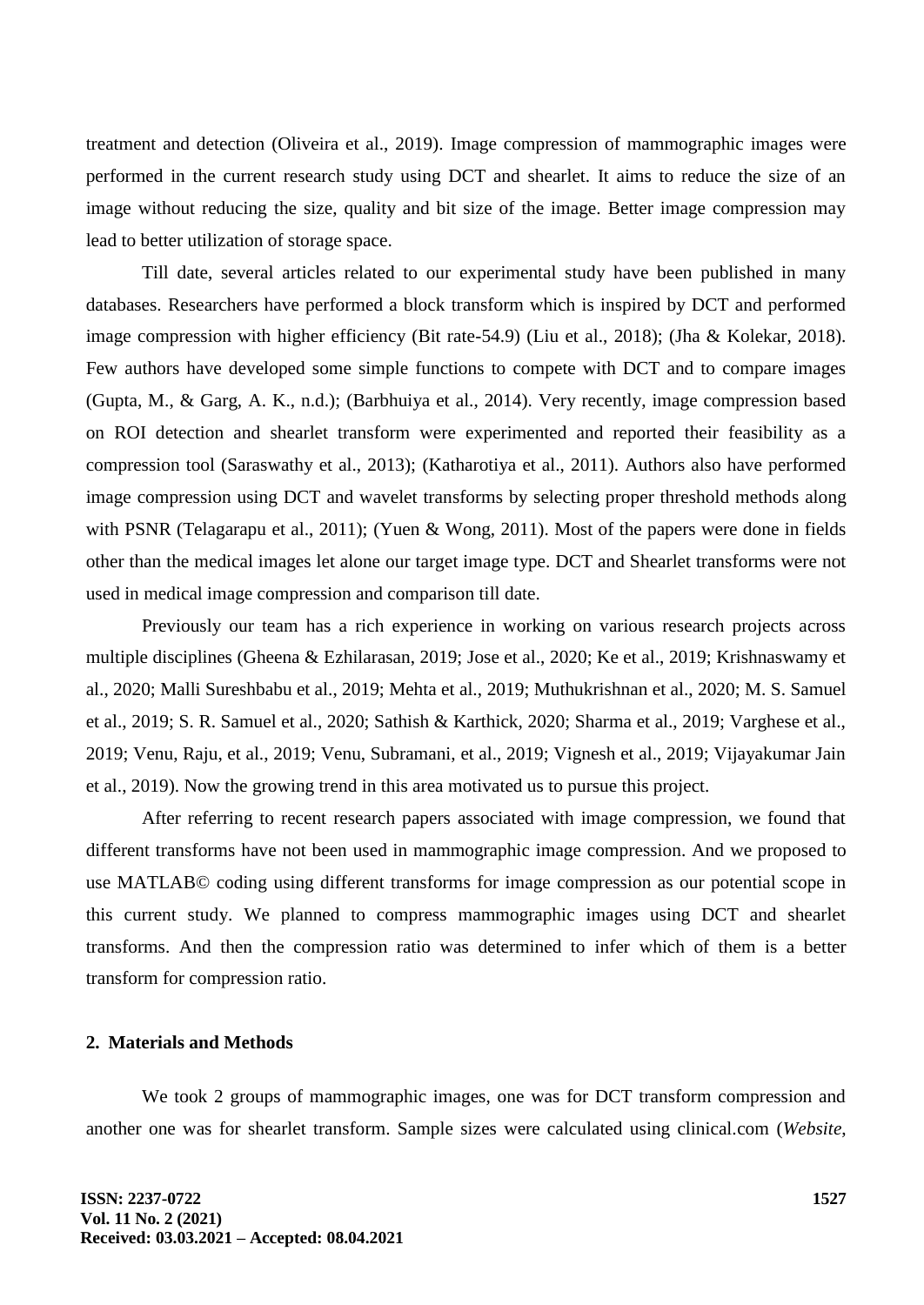n.d.) by having the base values from ((Eben Sophia & Anitha, 2017).Then images were compressed. G power values of the sample size were calculated using clinical.com website, G power -80% and alpha value is 0.05 (Eben Sophia & Anitha, 2017). DCT (30) and shearlet (30) images were processed and compressed. So totally we took 60 samples for our study.

Before the compression process, the images were resized according to the need of code. DCT transform was mostly used in the image compression. Discrete cosine transforms split the images into small pixels. The code for DCT was Ycbcr= rgb2Ycbcr(I). Shearlet transforms are not yet used in any image compression. This is a very new transform for image compression. The images resized to 512X 512 dimension before compression. The main code of this transform was  $X_{noisy}=X_{+}$ sigma.\*randn(L,L). MATLAB©. 2015 version was used in our study, the code for DCT and shearlet transforms were optimized by trial-and-error method. For the sample image collection, we have used Kaggle dataset (*Kaggle: Your Machine Learning and Data Science Community*, n.d.). We downloaded the dataset and selected the image randomly for the compression process. JPEG image file format was preferred for compression in our code, so if the file was in a different extension, it was converted into JPEG format for further process. For DCT transform input images were pre-processed and then images were decomposed in the compression process. As the next step the images were compressed. For Shearlet transform also input images were pre-processed and then the compression was performed.

#### **Statistical Analysis**

Statistical Package for the Social Sciences (SPSS 22) software was used for the statistical analysis (Independent sample t test). This test helps to find out the significance between the two groups. There was no independent variable and compression ratio was dependent variable.

#### **3. Results**

From Table 1, it was observed that the total size of sample under study was 60. 30 images for DCT and 30 images for shearlet were used for compression. The DCT original image size ranged from 13 kb to 30 kb and for shearlet 14 to 40 kb. The compressed images were generated in the range of 6 to 12 kb with compression ratio in an average of 2.2-2.6 for DCT. For Shearlet the compressed image sizes ranged from 34 to 37 kb with the compression ratios from 0.5 to 0.9.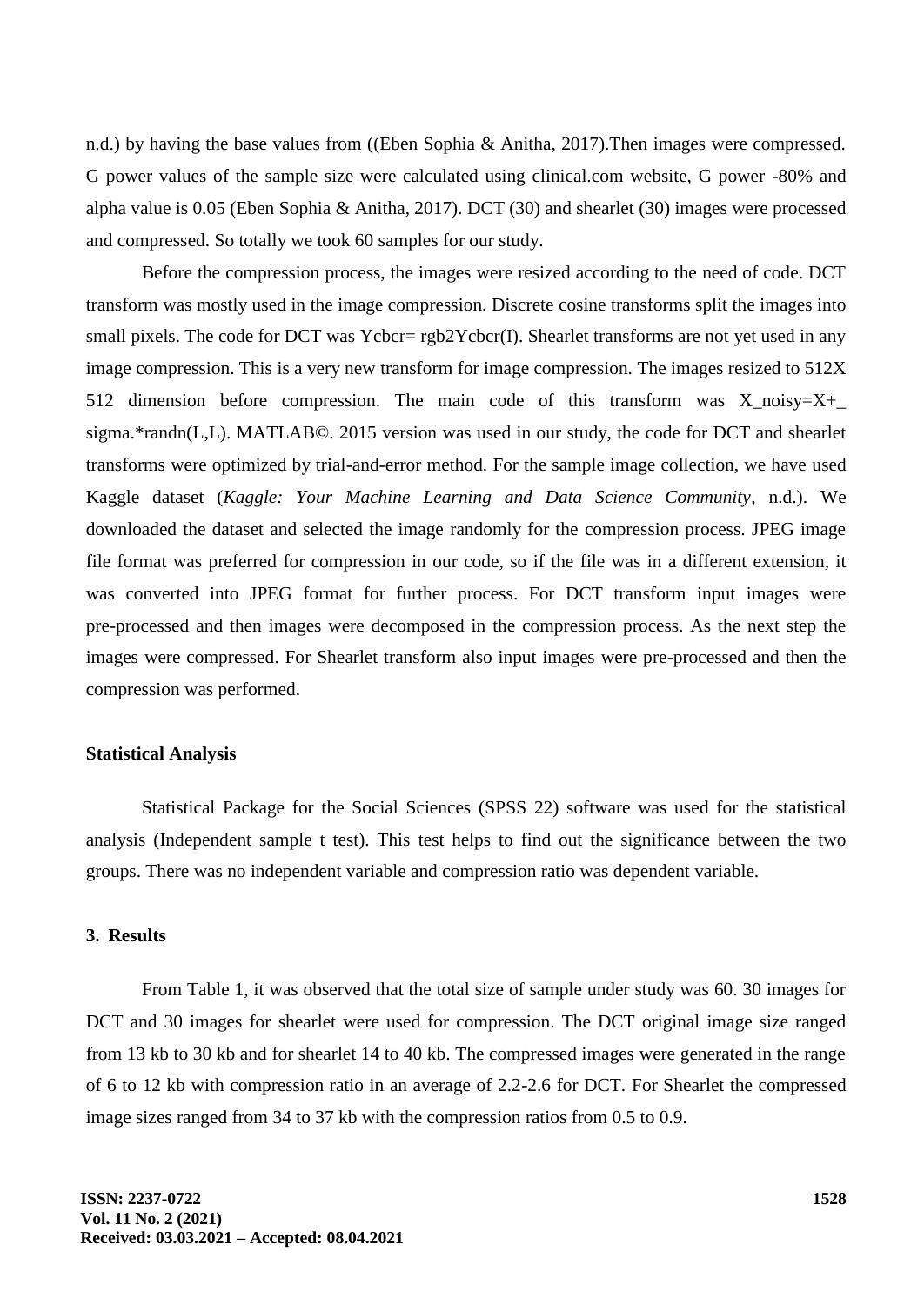|                 | <b>DCT</b><br>Original |                   | <b>DCT</b>            | Original  | <b>Shearlet</b>   | <b>Shearlet</b> |  |
|-----------------|------------------------|-------------------|-----------------------|-----------|-------------------|-----------------|--|
| S. No           | Image                  | <b>Compressed</b> | <b>Compression</b>    | Image     | <b>Compressed</b> | Compression     |  |
|                 | size $(KB)$            | image size (KB)   | ratio (KB)            | size (KB) | Image size (KB)   | ratio (KB)      |  |
| $\mathbf{1}$    | 27.9                   | 10.8              | 2.583333              | 31.8      | 37.3              | 0.852547        |  |
| $\overline{2}$  | 28.3                   | 11.1              | 2.54955               | 36.2      | 37.8              | 0.957672        |  |
| $\overline{3}$  | 28.3                   | 10.6              | 2.669811              | 36.2      | 37.7              | 0.960212        |  |
| $\overline{4}$  | 27                     | 11.1              | 2.432432              | 29.7      | 36.8              | 0.807065        |  |
| $\overline{5}$  | 30.5                   | 11.9              | 2.563025              | 33.7      | 37.4              | 0.90107         |  |
| 6               | 27.7                   | 11                | 2.518182              | 33.3      | 36.3              | 0.917355        |  |
| $\overline{7}$  | 21.7                   | 8.45              | 2.568047              | 24.7      | 36.3              | 0.680441        |  |
| $\overline{8}$  | 26.4                   | 10.5              | 2.514286              | 29.9      | 36.8              | 0.8125          |  |
| $\overline{9}$  | 30.2                   | 12                | 2.516667              | 39        | 39.2              | 0.994898        |  |
| 10              | 17.8                   | 7.5               | 2.373333              | 21.5      | 34.9              | 0.616046        |  |
| 11              | 18.6                   | 7.86              | 2.366412              | 22.5      | 34.3              | 0.655977        |  |
| 12              | 17.5                   | 7.56              | $2.31481\overline{5}$ | 20.1      | 36.4              | 0.552198        |  |
| 13              | 16.9                   | 7.29              | 2.318244              | 19.5      | 37.1              | 0.525606        |  |
| 14              | 17.1                   | 7.83              | 2.183908              | 17.2      | 35.3              | 0.487252        |  |
| 15              | 13.7                   | 6.5               | 2.107692              | 14.2      | 35.5              | 0.4             |  |
| 16              | 23.3                   | 9.7               | 2.402062              | 27.8      | 37                | 0.751351        |  |
| 17              | 24.5                   | 9.98              | 2.45491               | 30.2      | 37.6              | 0.803191        |  |
| 18              | 17.7                   | 7.58              | 2.335092              | 20.4      | 38.1              | 0.535433        |  |
| 19              | 19.3                   | 8.23              | 2.345079              | 22.1      | 36.4              | 0.607143        |  |
| 20              | 24.4                   | 10                | 2.44                  | 29.2      | 36.3              | 0.804408        |  |
| 21              | 28.9                   | 12.2              | 2.368852              | 34.3      | 37                | 0.927027        |  |
| 22              | 26.6                   | 10.8              | 2.462963              | 31.2      | 36.9              | 0.845528        |  |
| $\overline{23}$ | 17.2                   | 7.58              | 2.269129              | 18.4      | 36.5              | 0.50411         |  |
| 24              | 16.7                   | 7.36              | 2.269022              | 18.7      | $\overline{37}$   | 0.505405        |  |
| $\overline{25}$ | 26.5                   | 10.5              | 2.52381               | 30        | 36.8              | 0.815217        |  |
| 26              | 29.6                   | 11.4              | 2.596491              | 34        | 37.9              | 0.897098        |  |
| 27              | 23.7                   | 10.1              | 2.346535              | 25.2      | 37                | 0.681081        |  |
| $\overline{28}$ | 20.8                   | 8.58              | 2.424242              | 24.2      | 35.9              | 0.674095        |  |
| 29              | 24.7                   | 10.4              | 2.375                 | 30.3      | 36.8              | 0.82337         |  |
| 30              | 24.5                   | 10.2              | 2.401961              | 30.5      | 36.8              | 0.828804        |  |

Table 1- Represents the Total Size of the Sample was 60- DCT (30) and Shearlet (30)

Fig. 1- Represent the DCT Compression of the Mammographic Images. 30 Images were Compressed to obtain 30 Compression Ratios

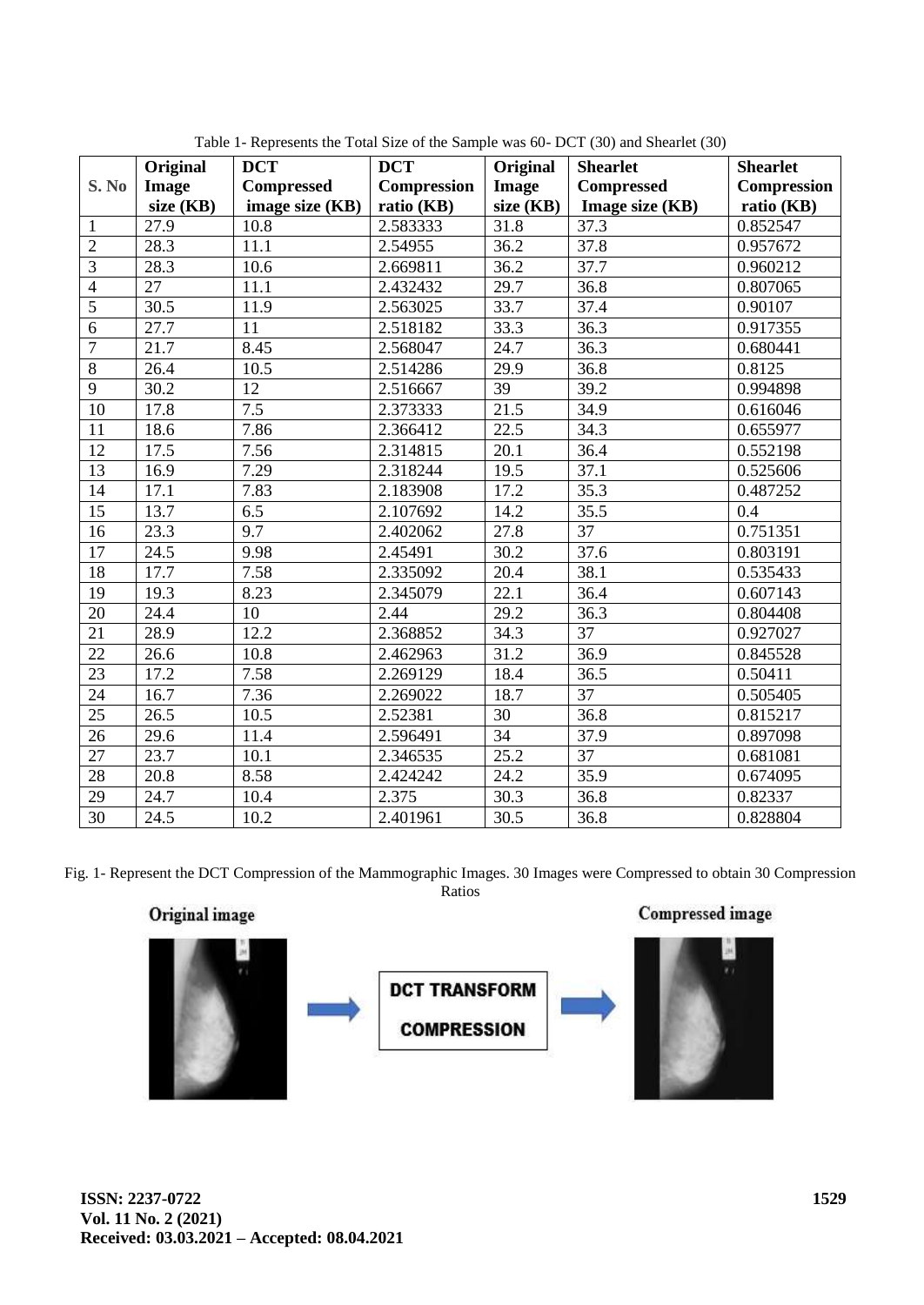Figure 1 represents the DCT compression of the mammographic images. The input image was decomposed by the transform, then compressed to get an output image of reduced size. Similarly Fig. 2 represents the shearlet transform compression of the mammographic images. Input images were pre-processed first for the bit rate of the image according to the code and compressed to get restored images.

Table 2- Represents the Statistical Analysis between the CR Generated by DCT and Shearlet Transform. DCT based Compression Ratio was higher (2.41) than the Shearlet Transforms (0.73). Hence, Proving to be a better Compression Transform than its Counterpart (Shearlet)

|             | Group      |  | $N$   Mean |                            | Std. Deviation   Std. Error Mean |  |  |  |
|-------------|------------|--|------------|----------------------------|----------------------------------|--|--|--|
|             | <b>DCT</b> |  |            | 30   2.4198   0.12734      | 0.02325                          |  |  |  |
| $Comp\_rat$ |            |  |            | Shearlet 30 0.7374 0.16664 | 0.03042                          |  |  |  |

Fig. 2- Represents the Shearlet Transform Compression of the Mammographic Images. 30 Compression Ratios were obtained for the given Transform



From Table 2, it was observed that the statistical analysis between the CR generated by DCT and shearlet transform. DCT based compression ratio was higher (2.41) than the shearlet transforms (0.73). Hence, proving to be a better potential compression transform than its counterpart. Table 3 depicts the result of an Independent sample t test, for DCT based compression ratio of mammographic image. There was a statistical significance between DCT and shearlet data ( $p=0.035$ )  $(p<0.05$  Independent sample t test). Hence the DCT transform was inferred to be better than shearlet transform for mammographic images. Both the transforms have the same mean difference value (1.682).

From Fig. 3, represents the comparison between DCT and Shearlet transform compression ratio for mammographic images. There was a statistical significance between the DCT and shearlet transform data  $(p<0.05$ , Independent sample t test). DCT transform appears to produce the most consistent results with lower standard deviation  $(0.12)$ , when compared with shearlet transform which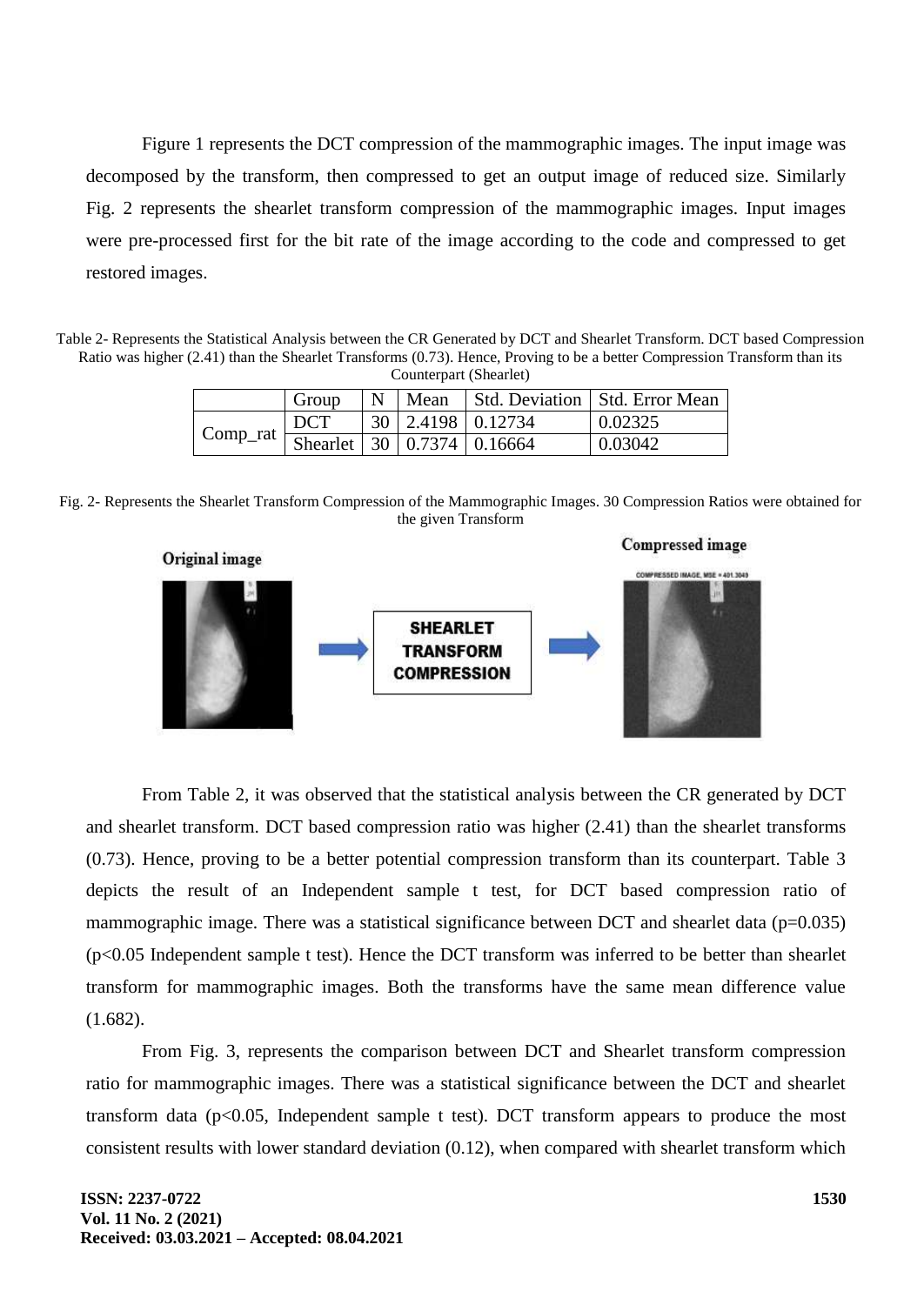appears to produce lower results with higher standard deviation (0.16). Since the deviation is more for shearlet compared to DCT, the former has a better potential to enhance its compression features if optimized suitably.

Table 3- Represents the Result of an Independent Sample T Test, for DCT based Compression Ratio of Mammographic Image. There was a Statistical Significance between DCT and Shearlet Data (p=0.035) (p<0.05 Independent Sample T Test). Hence the DCT Transform was Inferred to be better than Shearlet Transform for MAMMOGRAPHIC IMAGES

| <b>Independent Samples Test</b> |                                   |                                         |      |                                                                                                                                                                          |        |      |         |        |        |              |
|---------------------------------|-----------------------------------|-----------------------------------------|------|--------------------------------------------------------------------------------------------------------------------------------------------------------------------------|--------|------|---------|--------|--------|--------------|
|                                 |                                   | <b>Levene's Test</b><br>for Equality of |      | t-test for Equality of Means                                                                                                                                             |        |      |         |        |        |              |
|                                 |                                   | <b>Variances</b><br>F                   | Sig. | 95% Confidence<br>Interval of the<br>Sig. $(2-$<br><b>Std. Error</b><br><b>Mean</b><br>df<br>t<br><b>Difference</b><br>tailed)<br><b>Difference</b><br><b>Difference</b> |        |      |         |        |        |              |
|                                 |                                   |                                         |      |                                                                                                                                                                          |        |      |         |        | Lower  | <b>Upper</b> |
| Comp_rat                        | Equal<br>variances<br>assumed     | 4.656                                   | .035 | 43.93                                                                                                                                                                    | 58     | .000 | 1.68240 | .03829 | 1.6057 | 1.7590       |
|                                 | Equal<br>variances<br>not assumed |                                         |      | 43.93                                                                                                                                                                    | 54.256 | .000 | 1.6840  | .03829 | 1.6056 | 1.7591       |

Fig. 3- Comparison between DCT and Shearlet Transform Compression Ratio for Mammographic Images. DCT Transform Appears to Produce the most Consistent Results with Lower Standard Deviation (0.12), when compared with Shearlet Transform which appears to produce Lower Results with Higher Standard Deviation (0.16). X Axis: DCT vs Shearlet Transform Group Y Axis: Mean Value of Compression Ratio +/- 1 SD



Error Bars: +/- 1 SD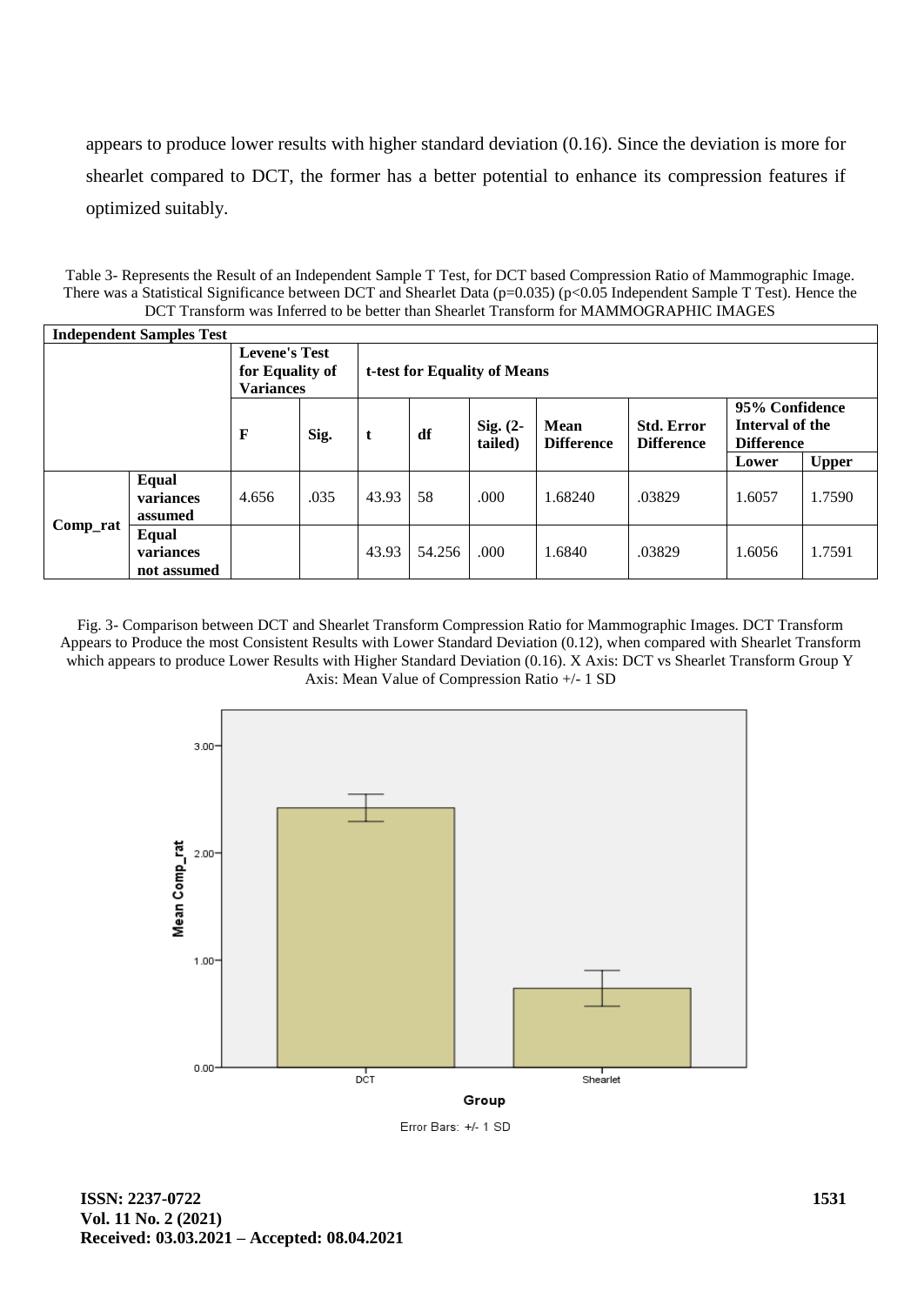## **4. Discussion**

In this study we observed that DCT transform seems to have a better compression ratio than Shearlet transform (P=0.035, P<0.05 Independent sample t test) as depicted in table 2 and figure 3. They were statistically significant, hence assuring the data sets have a deviation in them based on compression ratio (table 2). Most of the researchers have used different transforms like DCT, DWT, DOCM, DWT for image compression. But the image compression is calculated based on PSNR values in most of the cases (Hashim, A.T., & Ali, S.A., n.d.); (Saraswathy et al., 2013). In another research, authors have performed image compression using spectrum PSF (Point spread function) determined using spectrum (Kumar et al., 2017); (Chen, 2007). Using a particular integer approximation of DCT, image compression was performed just to check their efficiency as a compression platform (Nabila brahm *et.al*, 2020). Transforms have been reported to enhance the quality of the image in most of the reports, hence we were unable to point any negative reports or articles on the same the above stated literature mostly tried to perform compression or processing in basic images only. If the image compression tools were used in the medical images, it would be far far better improvement in the storage utilization. Although these transforms are used in image compression previously, none of them have been compared to the compression ratio exclusively, let alone for mammographic images. The use of shearlet as a compression tool for mammographic images is the novelty of this study.

Our institution is passionate about high quality evidence based research and has excelled in various fields (Ezhilarasan et al., 2019; Mathew et al., 2020; Pc et al., 2018; Ramadurai et al., 2019; Ramesh et al., 2018; Sridharan et al., 2019; Vijayashree Priyadharsini, 2019). We hope this study adds to this rich legacy.

The main and only limitation of this study was pre-processing demanded by every image before the compressing process. If the code is optimized, to perform compression for every image regardless of size, type and dimension, the compression would be more effective.

The future of this research would be to come up with a better code for better compression. If that is possible in the upcoming research, the utilization of storage space will be more efficient for hospitals.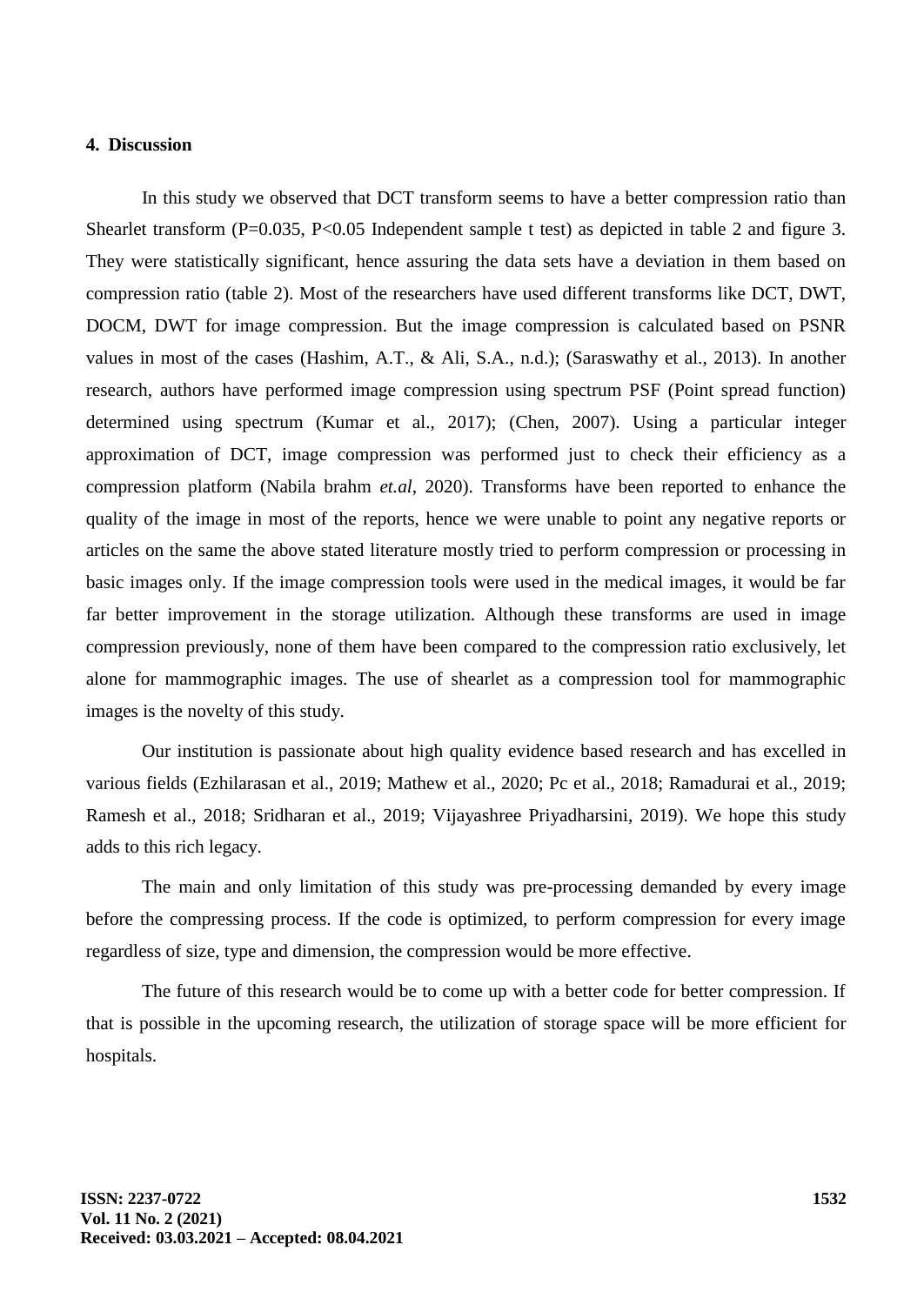## **5. Conclusion**

Within the limits of this study, DCT transform, has a significantly greater compression ratio (2.41 Mean) than Shearlet transform (0.734 Mean). Even though the shearlet transform was a newer alternative, it performed somewhat lower than DCT in image compression. We observed that the compression ratio was better in DCT transform especially for mammographic images. But the standard deviation was promising for shearlet, hence holds a potential as a prospective compression tool if the code is enhanced in the future.

## **Declarations**

### **Conflict of Interests**

No conflict of interest in this manuscript.

## **Authors Contribution**

Author NS was involved in compression of images data analysis and manuscript writing, Author ND was involved in conceptualization, data validation and critical review of manuscript.

#### **Acknowledgements**

The authors would like to express their gratitude towards Saveetha school of engineering, Saveetha Institute of Medical and Technical Sciences (Formerly known as Saveetha University) for providing the necessary infrastructure to carry out this work successfully.

## **Funding**

We thank the following organizations for providing financial support that enabled us to complete the study.

- 1. Sri chakra consultants.
- 2. Saveetha University.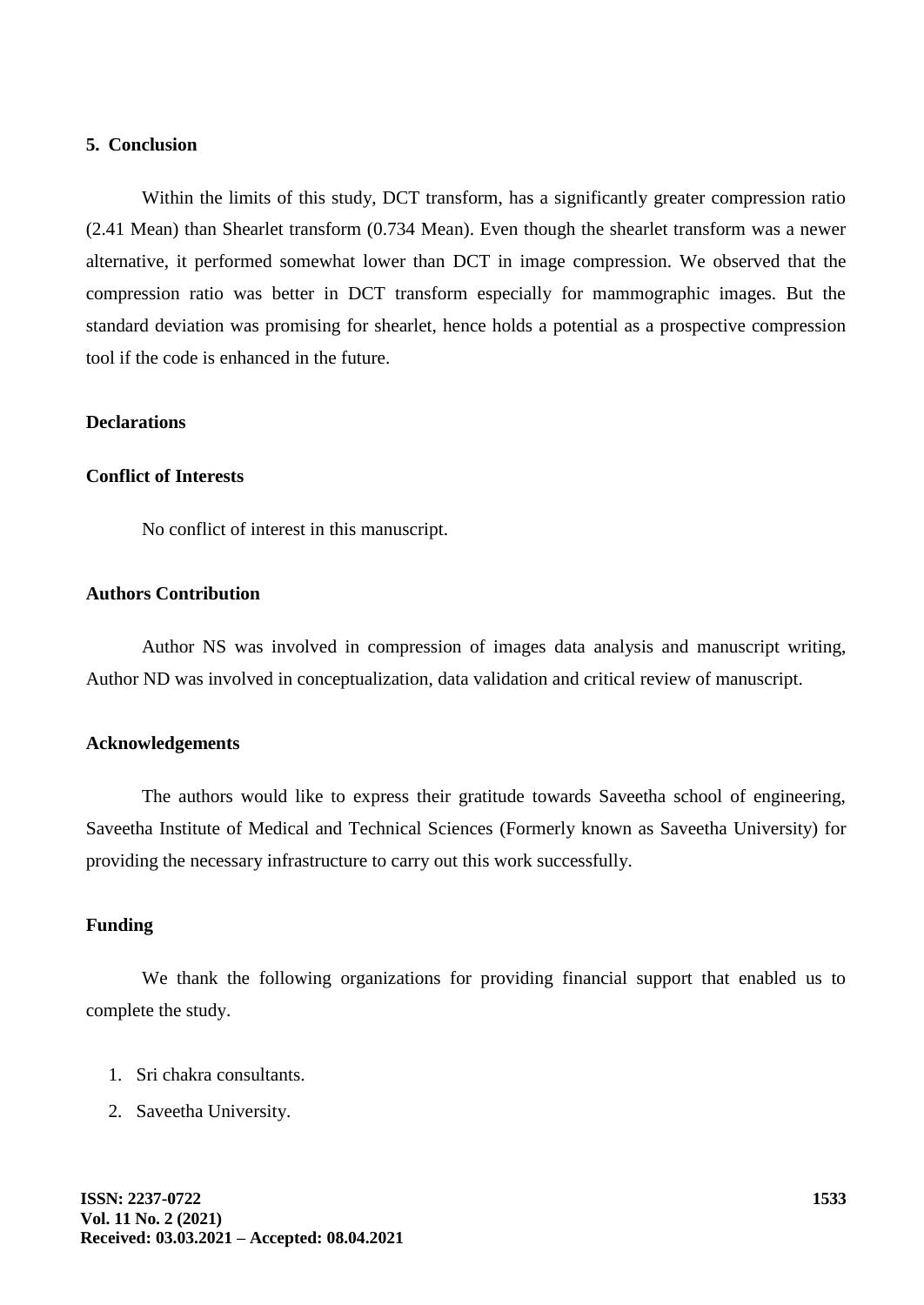- 3. Saveetha Institute of Medical and Technical Sciences.
- 4. Saveetha School of Engineering.

## **References**

Barbhuiya, A.J.I., Laskar, T.A., & Hemachandran, K. (2014). An approach for color image compression of JPEG and PNG images using DCT and DWT. *In 2014 International Conference on Computational Intelligence and Communication Networks,* 129-133.

Chen, Y.Y. (2007). Medical image compression using DCT-based subband decomposition and modified SPIHT data organization. *International Journal of Medical Informatics*, *76*(10), 717–725.

Eben Sophia, P., & Anitha, J. (2017). Contextual Medical Image Compression using Normalized Wavelet-Transform Coefficients and Prediction. *IETE Journal of Research*, *63*(5), 671–683.

Ezhilarasan, D., Apoorva, V.S., & Ashok Vardhan, N. (2019). Syzygium cumini extract induced reactive oxygen species-mediated apoptosis in human oral squamous carcinoma cells. *Journal of Oral Pathology & Medicine: Official Publication of the International Association of Oral Pathologists and the American Academy of Oral Pathology*, *48*(2), 115–121.

Gheena, S., & Ezhilarasan, D. (2019). Syringic acid triggers reactive oxygen species-mediated cytotoxicity in HepG2 cells. *Human & Experimental Toxicology*, *38*(6), 694–702.

Kaushik, A., & Gupta, M. (2012). Analysis of image compression algorithms. *International journal of engineering research and application, 515-521*.

Hashim, A.T., & Ali, S.A. (2016). Color Image Compression Using DPCM with DCT, DWT and Quadtree Coding Scheme. *Engineering and Technology Journal, 34*(4 Part (B) Scientific), 585-97.

Jha, C.K., & Kolekar, M.H. (2018). Electrocardiogram data compression using DCT based discrete orthogonal Stockwell transform. *Biomedical Signal Processing and Control*, *46*, 174–181.

Jose, J., Ajitha, & Subbaiyan, H. (2020). Different treatment modalities followed by dental practitioners for Ellis class 2 fracture – A questionnaire-based survey. *The Open Dentistry Journal*, *14*(1), 59–65.

*Kaggle: Your Machine Learning and Data Science Community*. (n.d.). Retrieved March 17, 2021, from https://www.kaggle.com/

Katharotiya, A., Patel, S., & Goyani, M. (2011). Comparative analysis between DCT & DWT techniques of image compression. *Journal of Information Engineering and Applications*, *1*(2), 9–17.

Ke, Y., Al Aboody, M.S., Alturaiki, W., Alsagaby, S.A., Alfaiz, F.A., Veeraraghavan, V.P., & Mickymaray, S. (2019). Photosynthesized gold nanoparticles from Catharanthus roseus induces caspase-mediated apoptosis in cervical cancer cells (HeLa). *Artificial Cells, Nanomedicine, and Biotechnology*, *47*(1), 1938–1946.

Krishnaswamy, H., Muthukrishnan, S., Thanikodi, S., Arockiaraj, G., Antony, & Venkatraman, V. (2020). Investigation of air conditioning temperature variation by modifying the structure of passenger car using computational fluid dynamics. *Thermal Science*, *24*(1 Part B), 495–498.

Kumar, H., Gupta, S., & Venkatesh, K.S. (2017). A novel method for image compression using spectrum. *2017 Ninth International Conference on Advances in Pattern Recognition (ICAPR)*. 2017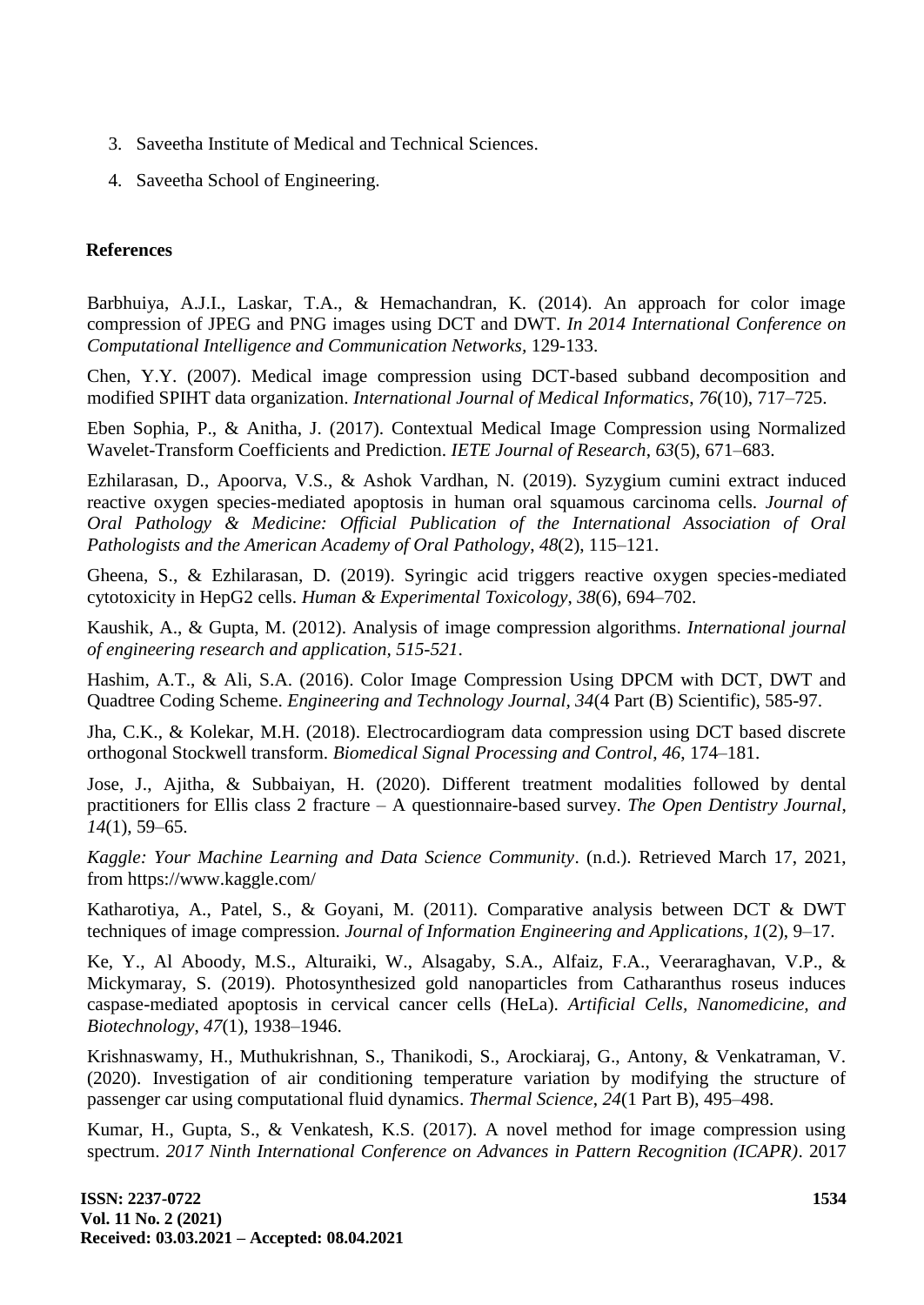Ninth International Conference on Advances in Pattern Recognition (ICAPR), Bangalore, India. https://doi.org/10.1109/icapr.2017.8593179

Liu, D., Ma, H., Xiong, Z., & Wu, F. (2018). CNN-Based DCT-Like Transform for Image Compression. In *MultiMedia Modeling,* 61–72. https://doi.org/10.1007/978-3-319-73600-6\_6

Malli Sureshbabu, N., Selvarasu, K., Nandakumar, M., & Selvam, D. (2019). Concentrated growth factors as an ingenious biomaterial in regeneration of bony defects after periapical surgery: A report of two cases. *Case reports in dentistry,* 7046203.

Mathew, M.G., Samuel, S.R., Soni, A.J., & Roopa, K.B. (2020). Evaluation of adhesion of Streptococcus mutans, plaque accumulation on zirconia and stainless steel crowns, and surrounding gingival inflammation in primary molars: Randomized controlled trial. *Clinical oral investigations, 24*(9), 3275-3280. https://link.springer.com/article/10.1007/s00784-020-03204-9

Mehta, M., Tewari, D., Gupta, G., Awasthi, R., Singh, H., Pandey, P., & Satija, S. (2019). Oligonucleotide therapy: an emerging focus area for drug delivery in chronic inflammatory respiratory diseases. *Chemico-biological interactions, 308,* 206-215.

Muthukrishnan, S., Krishnaswamy, H., Thanikodi, S., Sundaresan, D., & Venkatraman, V. (2020). Support vector machine for modelling and simulation of heat exchangers. *Thermal Science*, *24*  (1 Part B), 499–503.

Oliveira, R.S., Cintra, R.J., Bayer, F.M., Da Silveira, T.L.T., Madanayake, A., & Leite, A. (2019). Low-complexity 8-point DCT approximation based on angle similarity for image and video coding. *Multidimensional Systems and Signal Processing*, *30*(3), 1363–1394.

Patel, R., Katiyar, S., & Arora, K. (2016). An Improved Image Compression Technique Using Huffman Coding and FFT. *Smart Trends in Information Technology and Computer Communications*, 54–61.

PC, J., Marimuthu, T., Devadoss, P., & Kumar, S.M. (2018). Prevalence and measurement of anterior loop of the mandibular canal using CBCT: A cross sectional study. *Clinical implant dentistry and related research, 20*(4), 531-534. https://europepmc.org/article/med/29624863

Ramadurai, N., Gurunathan, D., Samuel, A.V., Subramanian, E., & Rodrigues, S.J.L. (2019). Effectiveness of 2% Articaine as an anesthetic agent in children: randomized controlled trial. *Clinical Oral Investigations*, *23*(9), 3543–3550.

Ramesh, A., Varghese, S., Jayakumar, N.D., & Malaiappan, S. (2018). Comparative estimation of sulfiredoxin levels between chronic periodontitis and healthy patients - A case-control study. *Journal of Periodontology*, *89*(10), 1241–1248.

Samuel, M.S., Bhattacharya, J., Raj, S., Santhanam, N., Singh, H., & Pradeep Singh, N.D. (2019). Efficient removal of Chromium (VI) from aqueous solution using chitosan grafted graphene oxide (CS-GO) nanocomposite. *International Journal of Biological Macromolecules*, *121*, 285–292.

Samuel, S.R., Acharya, S., & Rao, J.C. (2020). School Interventions-based Prevention of Early-Childhood Caries among 3-5-year-old children from very low socioeconomic status: Two-year randomized trial. *Journal of Public Health Dentistry*, *80*(1), 51–60.

Saraswathy, K., Vaithiyanathan, D., & Seshasayanan, R. (2013). Notice of Violation of IEEE Publication Principles: A DCT approximation with low complexity for image compression. *2013 International Conference on Communication and Signal Processing*, 465–468.